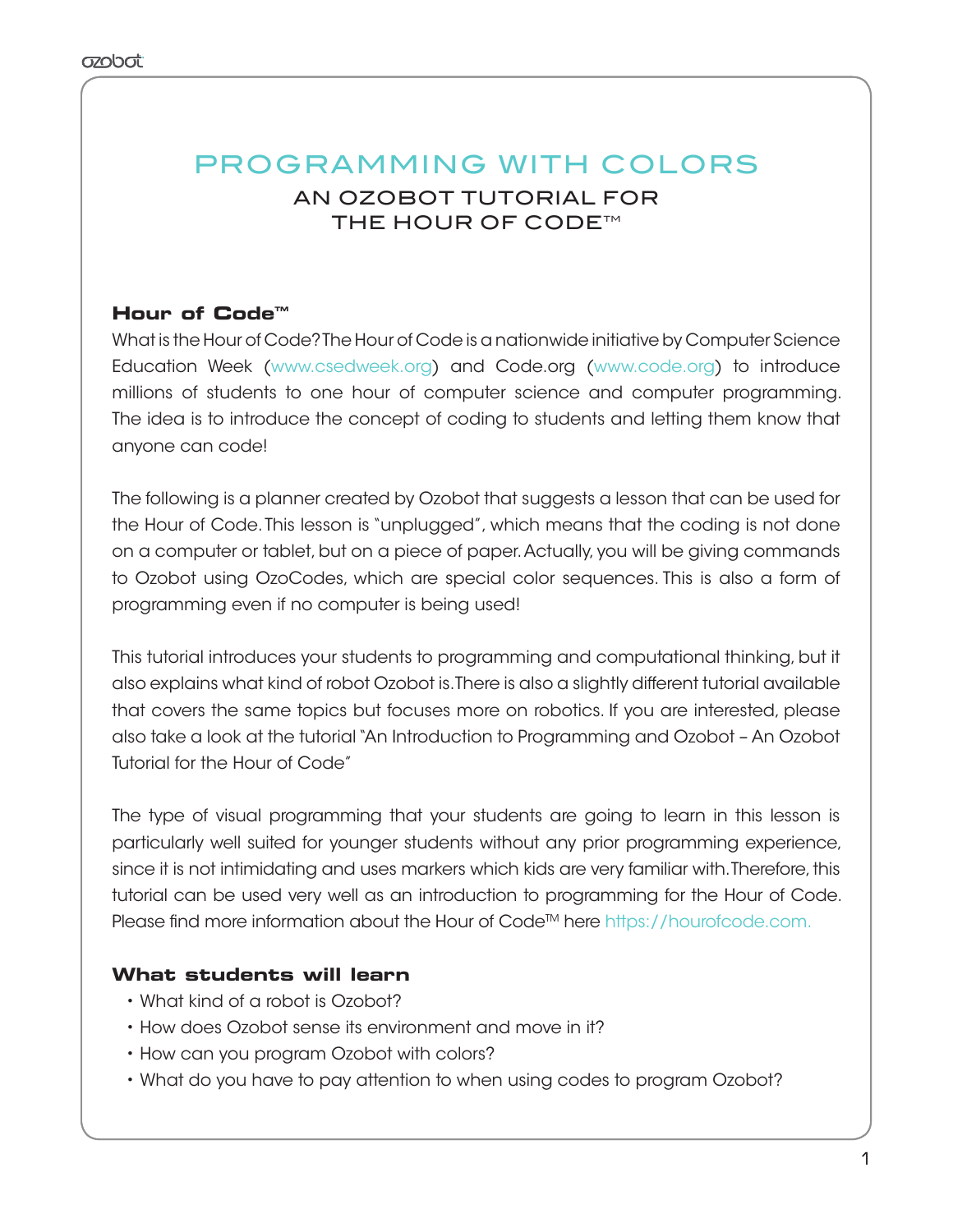### **Topics**

- Robotics: line following and color sensing
- Physics: optics
- Computer science: visual coding and computational thinking
- Math: random behavior

## **Prerequisites**

No programming experience or knowledge of Ozobot is required.

## **Standards**

ISTE 1.c – Use models and simulation to explore complex systems and issues

- 4.b Plan and manage activities to develop a solution or complete a project
- 6.a Understand and use technology systems
- CC Math 1. Make sense of problems and persevere in solving them.
	- 2. Reason abstractly and quantitatively.

## **Age/Grade Level**

Grades K-12

# **Grouping**

Lessons can be done individually or in groups of two or three students.

# **Materials**

- Ozobots (1 per group of about 3 students, make sure they are calibrated on paper and charged)
- Blank white paper, a few sheets per group
- Markers in colors black, red, blue and green (we recommend you use Ozobot markers, Sharpie's wide chisel tip or Crayola markers), one set per group
- One copy of printouts 1 and 2 per group, and one copy of either printout 3 or 4 depending on the student's age (3 is for ages 5-8 and 4 for ages 9+)
- Printout of OzoCodes reference chart (http://files.ozobot.com/stem-education/ozobot-ozocodes-reference.pdf)

## **Duration**

1 hour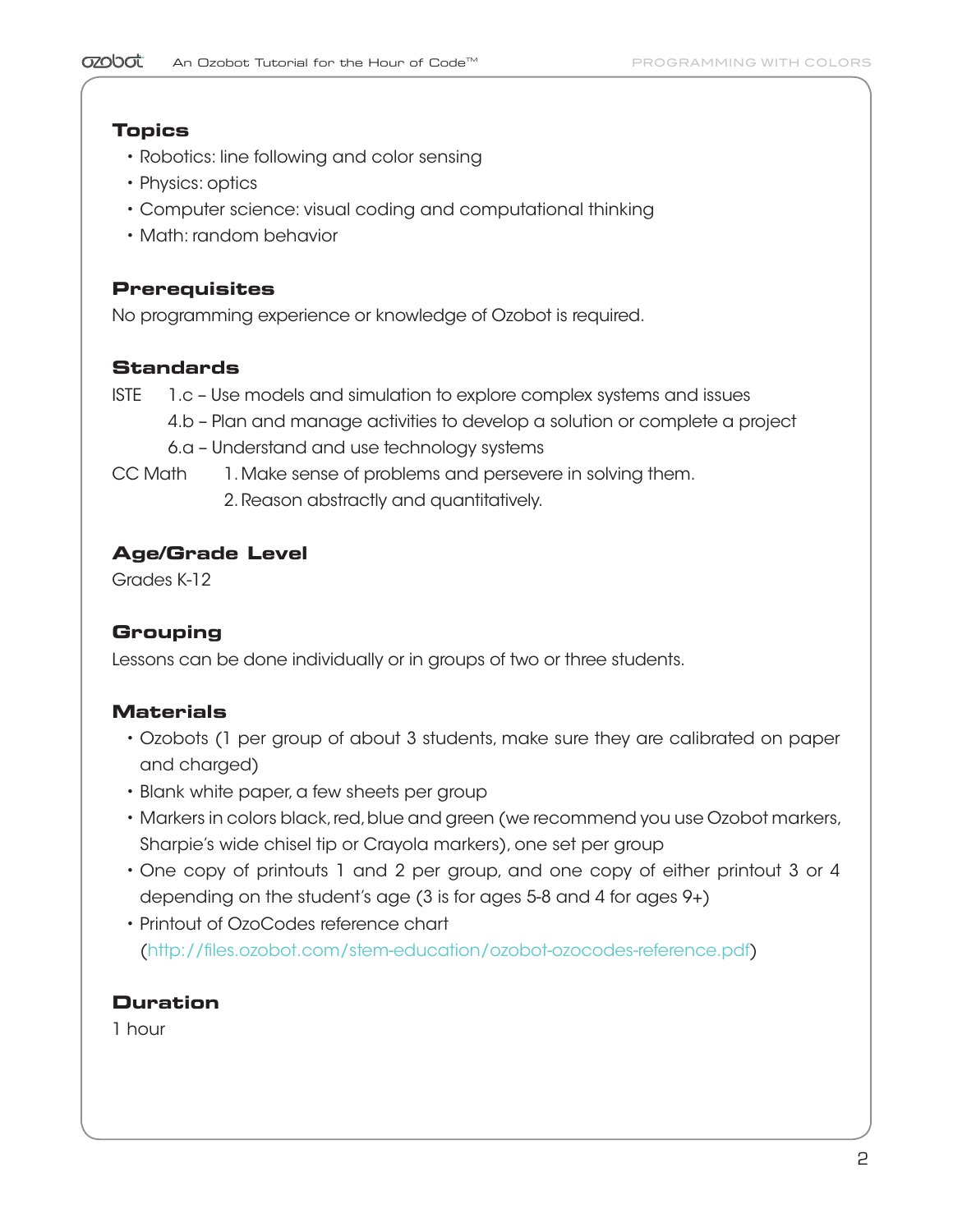## **Tips**

For more info on how to plan your event for the Hour of Code, please take a look at the Hour of Code website https://hourofcode.com/how-to/events.

You can also sign up your event there. Other great pages to help you plan are:

https://hourofcode.com/how-to

https://hourofcode.com/promote/resources

## **Beyond this Lesson**

After completing this lesson, students should be comfortable programing Ozobot with markers, lines, and OzoCodes. As the next step, you may want to do another lesson using the OzoCodes. You can see all of these lessons in the OzoCodes section of the Ozobot Lesson Library here http://portal.ozobot.com/lessons/list/ozocodes.

## **Contact**

Please contact us at ozoedu@ozobot.com with any question about Ozobot or this lesson plan.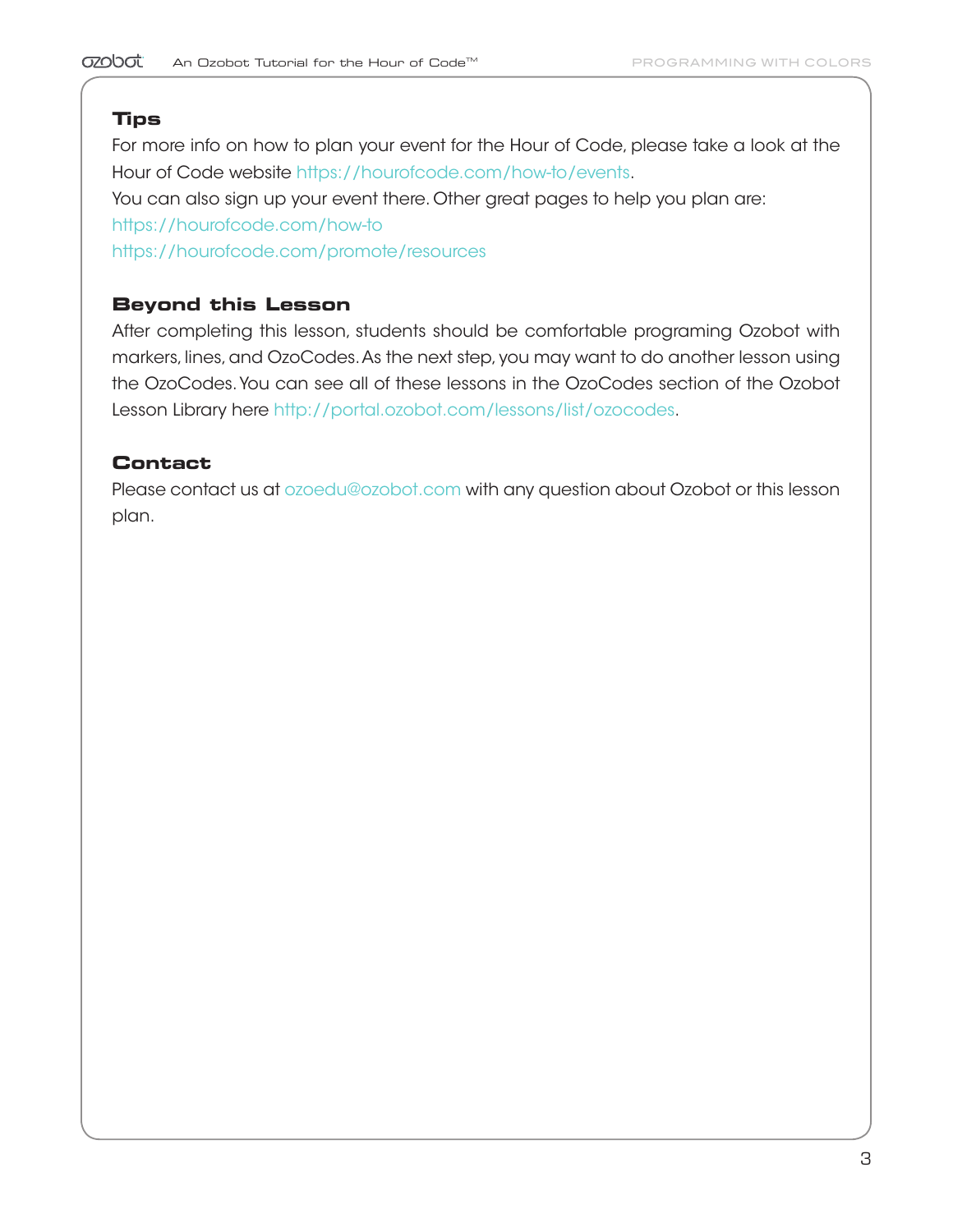# LESSON

#### **1. Introduction to Coding**

"How many of you have heard of computer code? Today we are going to learn what coding is, and actually program a robot to move a specific way!"

- 1. As a class, brainstorm the steps for arriving at and crossing an intersection in a car. a. Start by allowing the kids to come up with ideas without input from you.
	- b. Write the steps on white board, cards or paper strips so they can be moved around and edited instructions inserted.
	- c. As the steps develop, question the students so they see where the steps need to be more specific. Add details to the instructions.

2. Show video: https://www.youtube.com/watch?v=THOEQ5soVpY about "What is coding?", or any of the inspirational videos from the Hour of Code website https://hourofcode.com/us/promote/resources#videos.

### **2. What can Ozobot do?**

Ozobot is a miniature robot, the smallest of its kind, and there are a lot of things Ozobot can do. Ozobot's most elementary ability is to follow lines. You can draw a line, place Ozobot on it and it will follow the line.

**Pick markers in black and other colors and draw lines (1/4", 6mm in width) on a white piece of paper. Turn Ozobot on by pressing the button on the side. Place Ozobot on the line.**

#### **What do you see and how does it work?**

You can see that Ozobot follows the lines even if they bend or cross. How does the robot do this? Turn Ozobot over and see what's underneath. On the bottom, you can see 5 openings with lights shining out of them. An optical sensor lives in each of these openings. These sensors are Ozobot's eyes. Each of the sensors sees how bright the paper underneath is. This way, Ozobot can see where the white and where the colored parts are and therefore knows where the line is.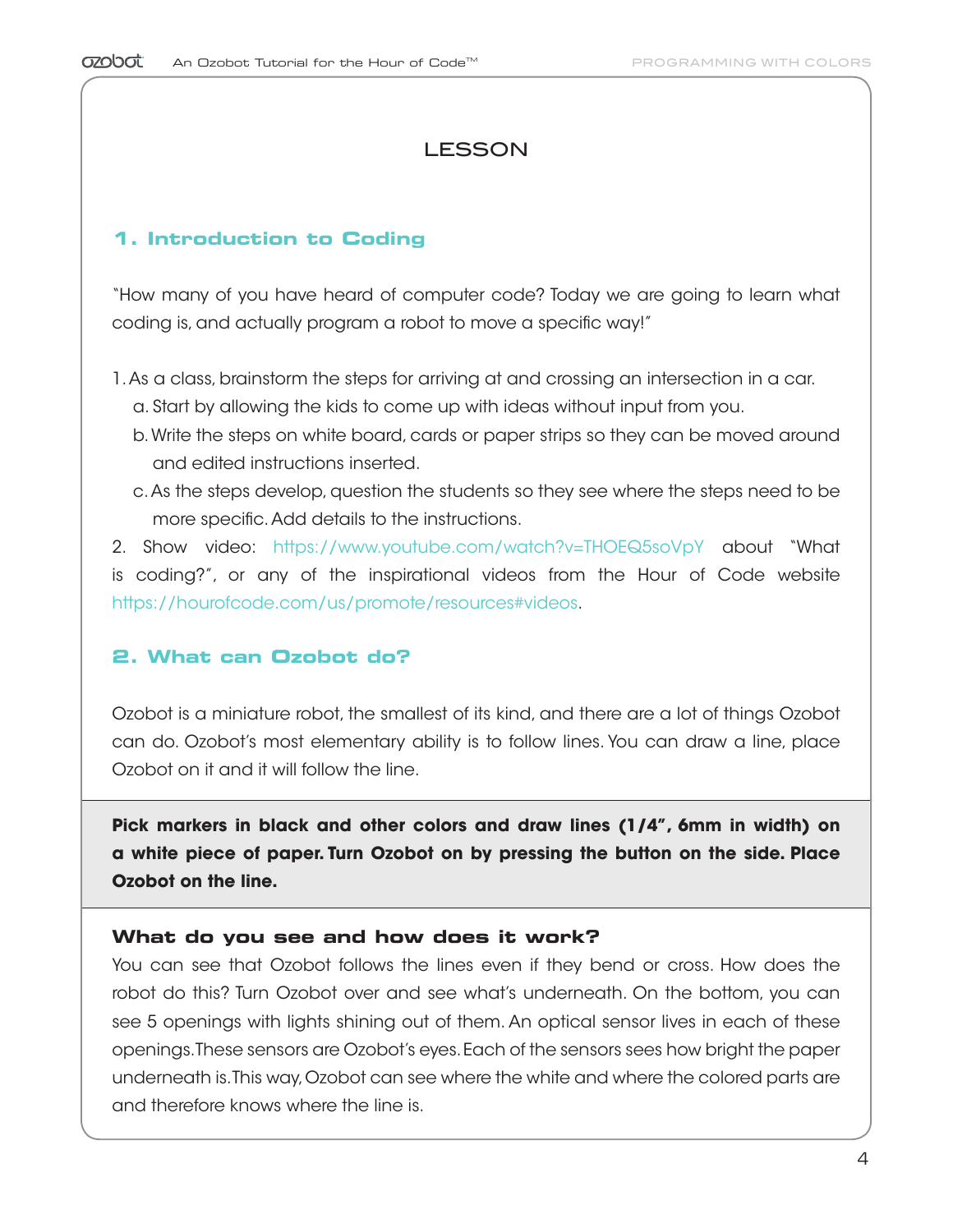#### **What happens if Ozobot sees the different colors?**

Ozobot's LED light shines in the same color as the line it is driving on. If you look at its sensors again, you will notice that the middle sensor is bigger than the others. Actually, the middle one is a color sensor. It can detect red, green and blue colors. And, since every color can be mixed using these three colors, Ozobot can see all of them. The one exception is black. It's impossible for Ozobot to shine a black colored line, so Ozobot is using a nice blue instead when driving on black lines.

#### **3. Ozobot at intersections**

**Let's imagine that you are on a game show and there are three doors: door 1, 2 and 3. There is a prize hidden behind one of the doors, but which one should you pick? Let Ozobot decide. Use printout 1 and place Ozobot on the line at the start facing down. Which way does Ozobot go?**

Ozobot has three options: take a left or right turn or go straight. Does Ozobot always take a left/right turn or always go straight? Repeat the experiment a few times. What can you observe?

Ozobot seems to take some left and some right turns and sometimes goes straight, but there is no logic behind those decisions. When you place Ozobot on the start, there is no way of knowing which way Ozobot will turn. Ozobot's decisions are random.

### **4. Program Ozobot with OzoCodes**

Let's say now that you really want Ozobot to pick door number 2. How can we tell Ozobot to go straight at the intersection? Since Ozobot can see colors, we can use a color sequence to tell Ozobot what to do.

**Take a look at printout 2 and place Ozobot on the line at Start 1 facing down. Observe Ozobot's behavior. What does Ozobot do after driving over the color sequence? Repeat the experiment several times.**

As Ozobot drives along the line, the color sensor detects changes in color. When Ozobot sees the sequence blue/black/red, Ozobot knows to go straight at the next intersection. Ozobot has been programmed at the factory to know many different color sequences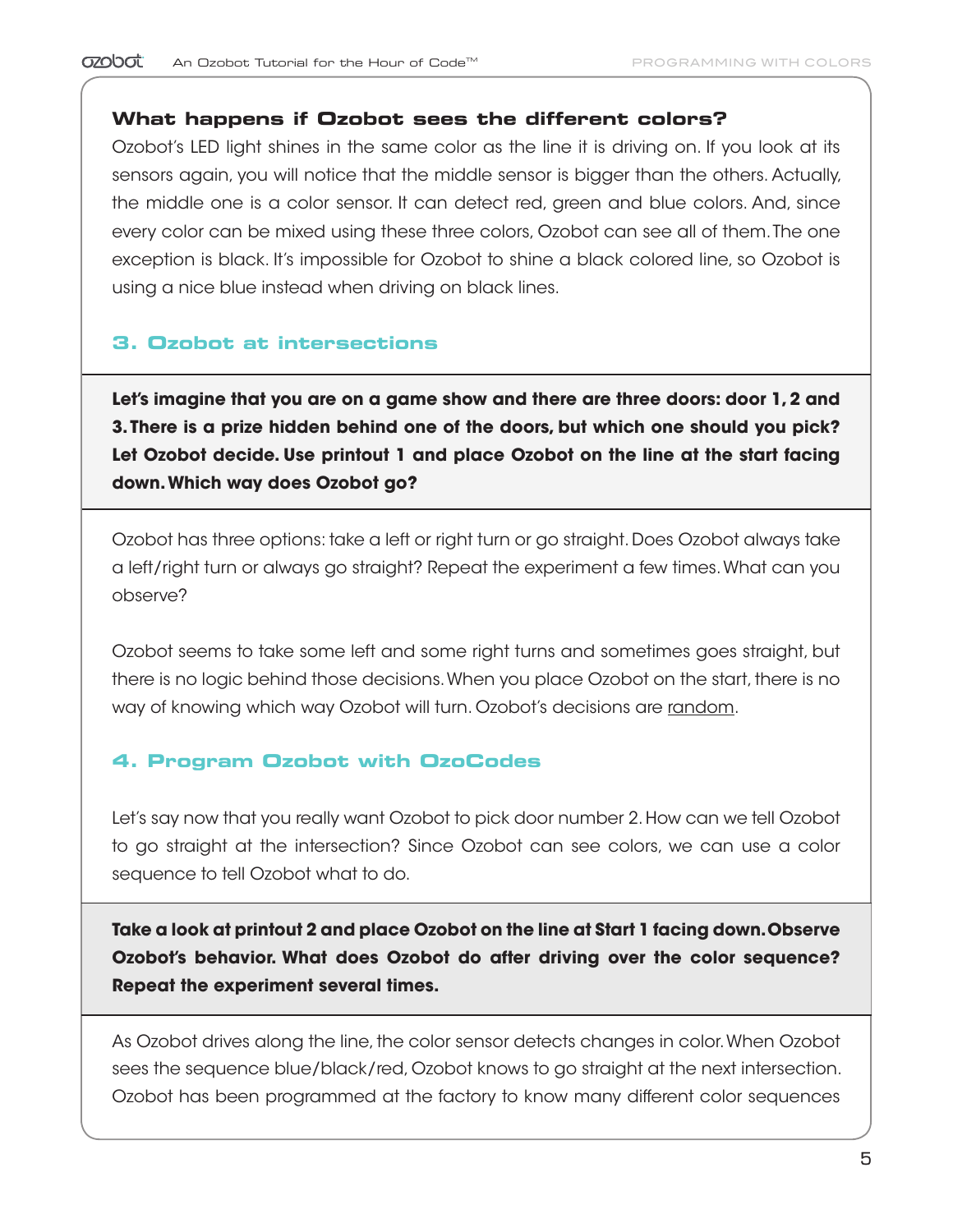(i.e. codes) and execute specific moves whenever Ozobot encounters any of them. Take a look at the OzoCode reference chart to see some of them.

#### **5. Order does matter**

**Use printout 2 again, but this time, place Ozobot on the line at Start 2 facing up. Does Ozobot go straight or is Ozobot choosing randomly again? Repeat the experiment several times.** 

Ozobot seems to choose the direction randomly again. But why does Ozobot not read the "go straight" command anymore? When Ozobot drives over the color sequence, Ozobot now reads red/black/blue, but this is the "go straight" command in reverse. In fact, this sequence is not used at the moment and Ozobot has been programmed to just ignore it. This is why Ozobot's behavior is random again – just like if there wasn't any code at all. Be careful though, some codes mean something totally different when they are read the opposite way. For example, the "snail dose" is the reverse of "nitro boost". You definitely don't want to confuse those two!

Some codes are symmetric, for example "Slow" or "Fast", so it doesn't matter if Ozobot reads them from left to right or right to left. But many codes are not symmetric, like the ones you have just tried out. Make sure that you rotate them according to how Ozobot reads them. All codes on the reference chart are oriented to be read from left to right.

### **6. Help! Ozobot needs to get to school!**

Use printout 3 to help Ozobot get to school, or printout 4 if you would like even more of a challenge.

Take a look at the printout. On the top is a house (two houses on printout 4) and Ozobot needs to take kids to school from this house. (If you are using printout 4, pick any of the two houses for Ozobot to start from.) But Ozobot might get stuck in front of a construction site, or not read the traffic signs, or simply not know the way to school. So it is up to you to guide Ozobot with the help of codes. Make sure that, when Ozobot starts from home, Ozobot always arrives at school.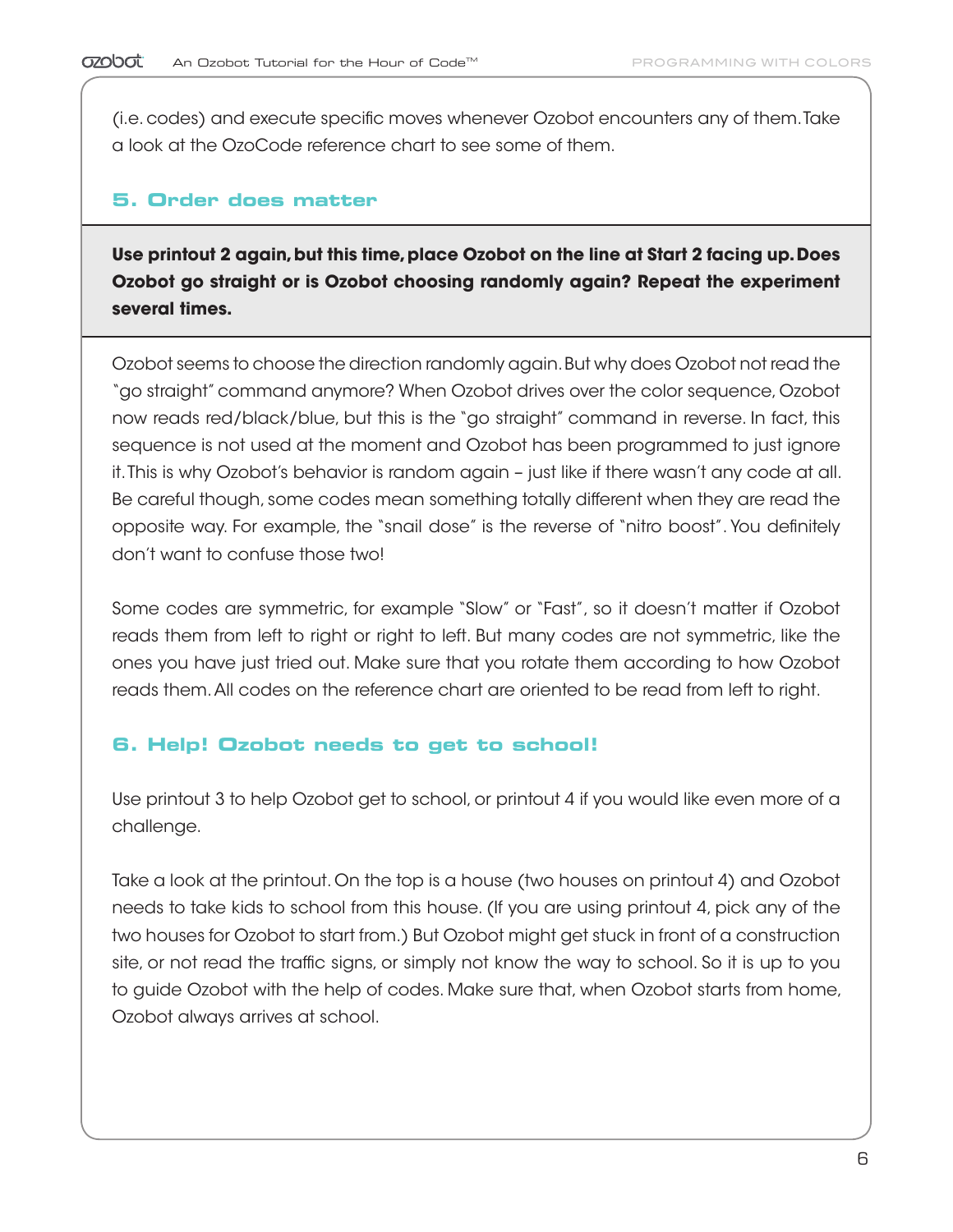$\overline{a}$ 

**To accomplish this, fill in the codes from the list of codes to use into the empty spaces on the road. Make sure to use stays only as many times as indicated. Once you have filled in all spaces, turn Ozobot on and place Ozobot on the line at a "Place here" marker. Does Ozobot arrive at school? Repeat this a couple of times, and alternate the starting house if you are using printout 4. If you found you have made a mistake, take another copy and fill in the codes differently. Have fun!**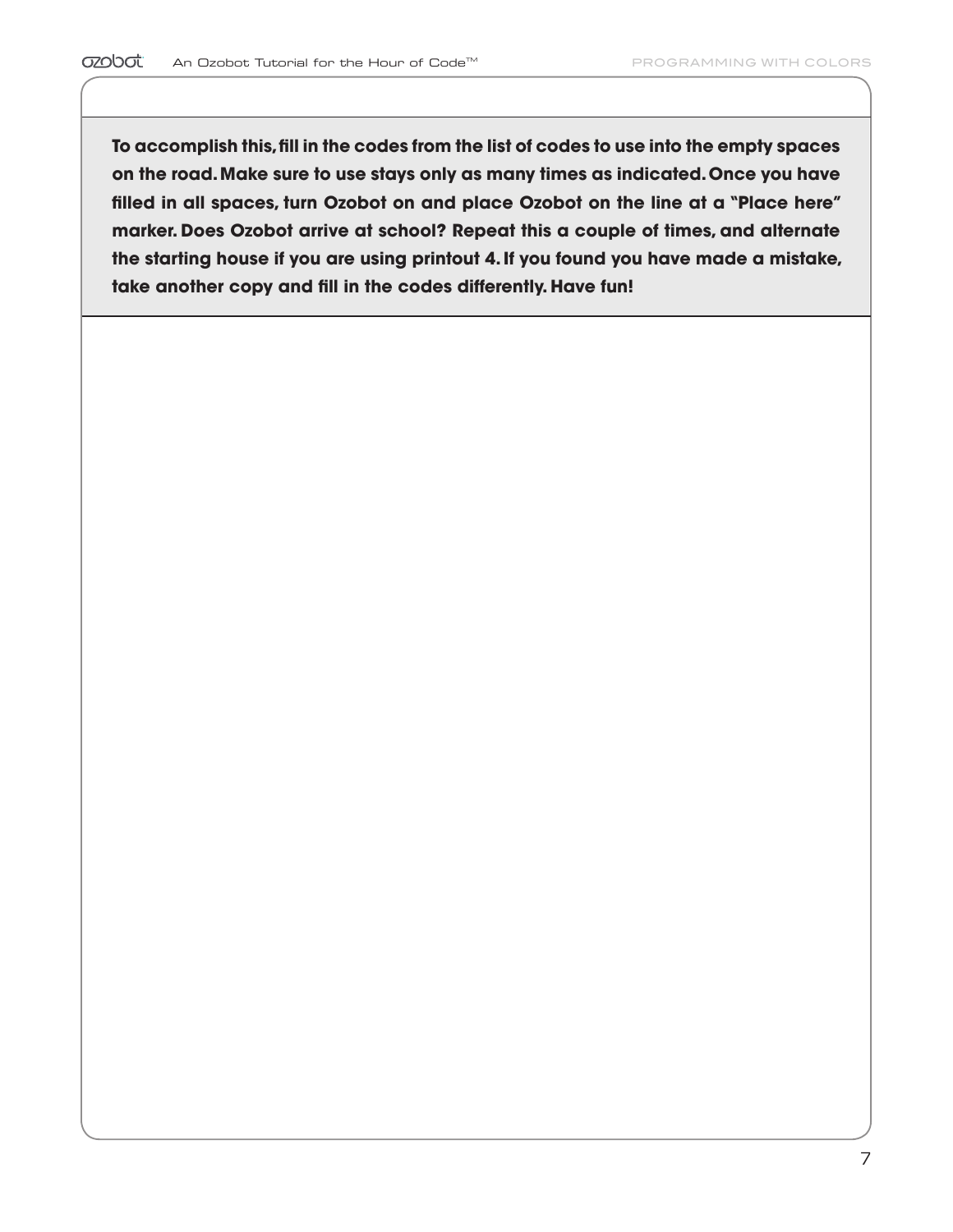

USE TO CALIBRATE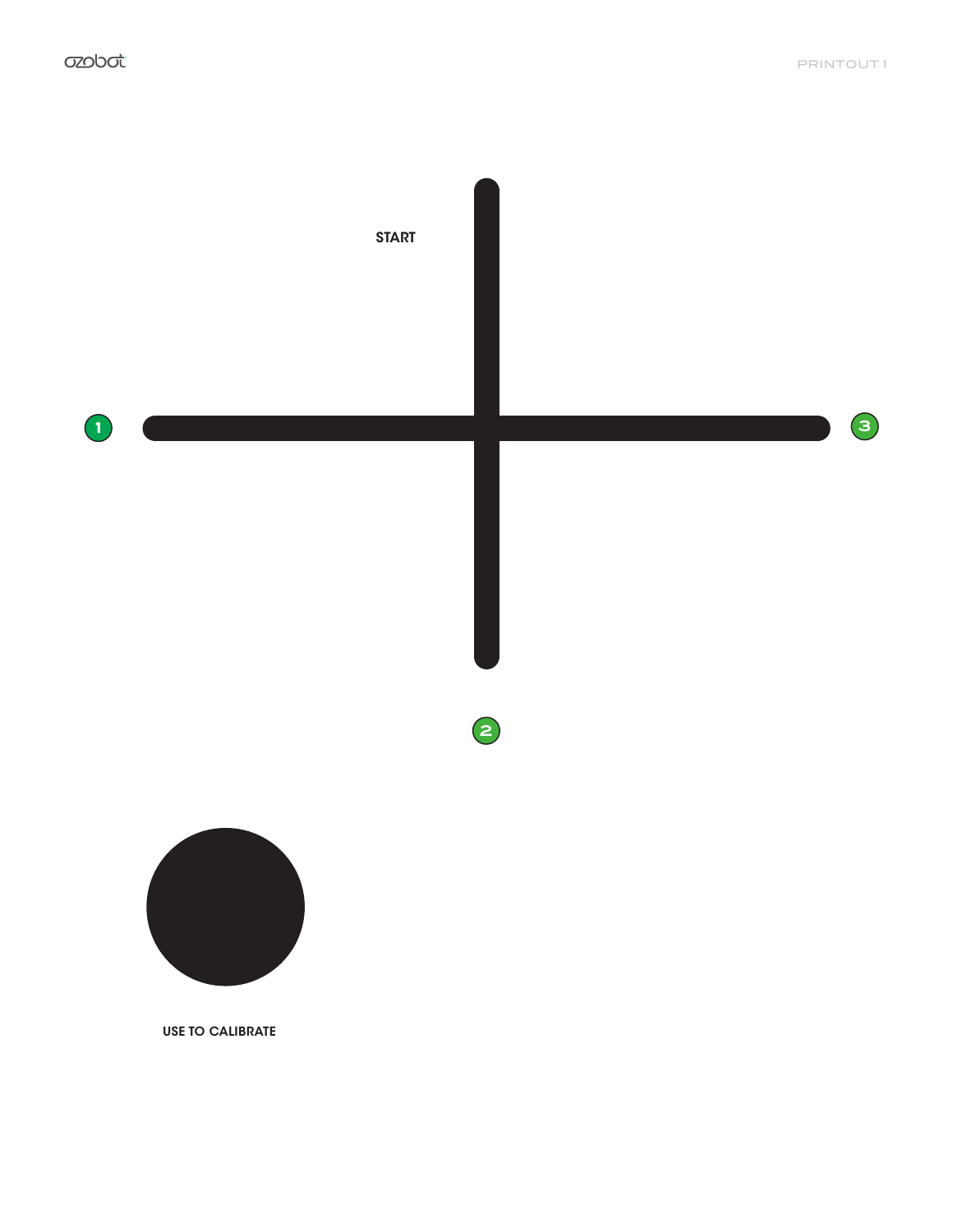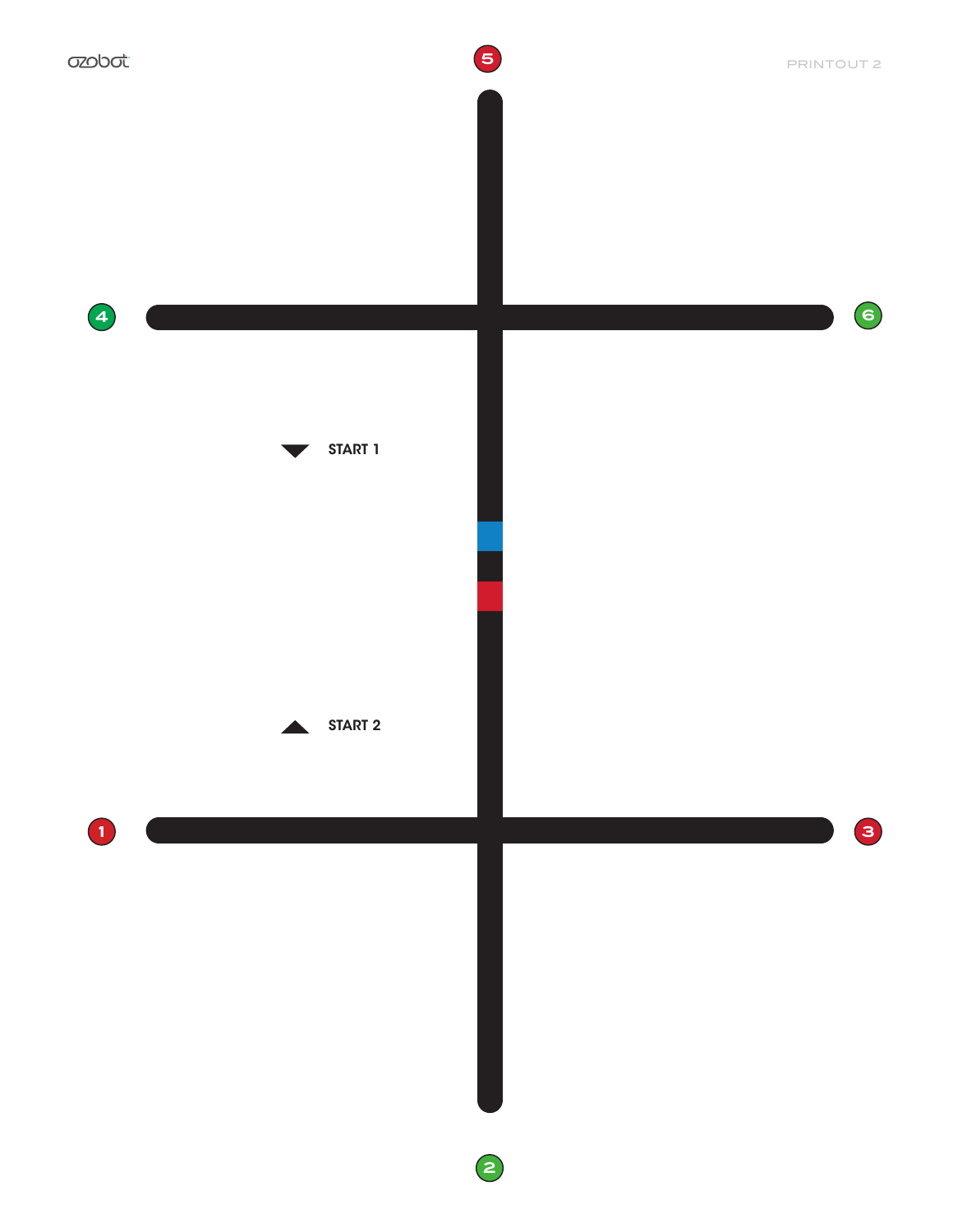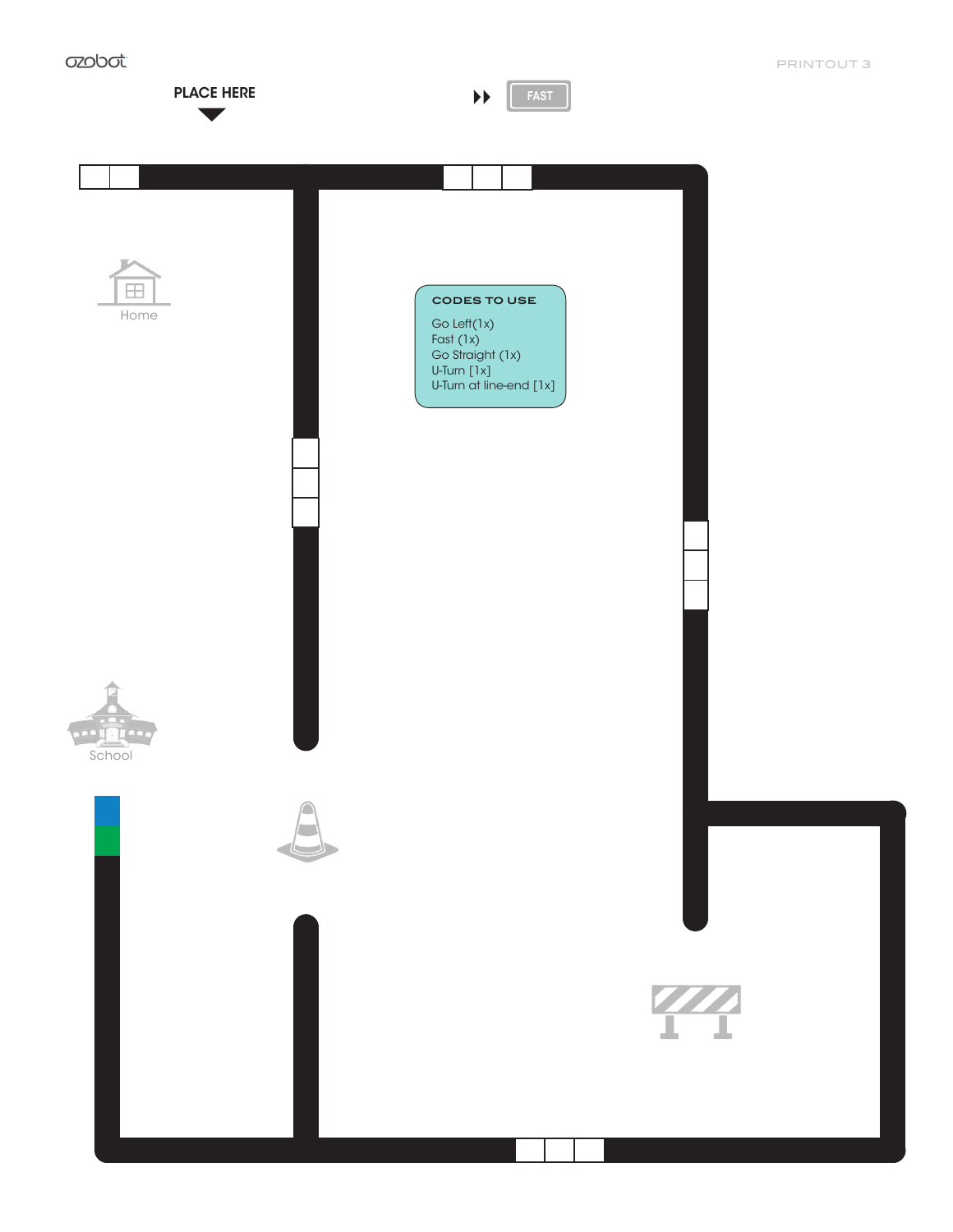

 $\left(\frac{1}{\frac{1}{2}}\right)$ 



**FAST**

PLACE HERE

PLACE HERE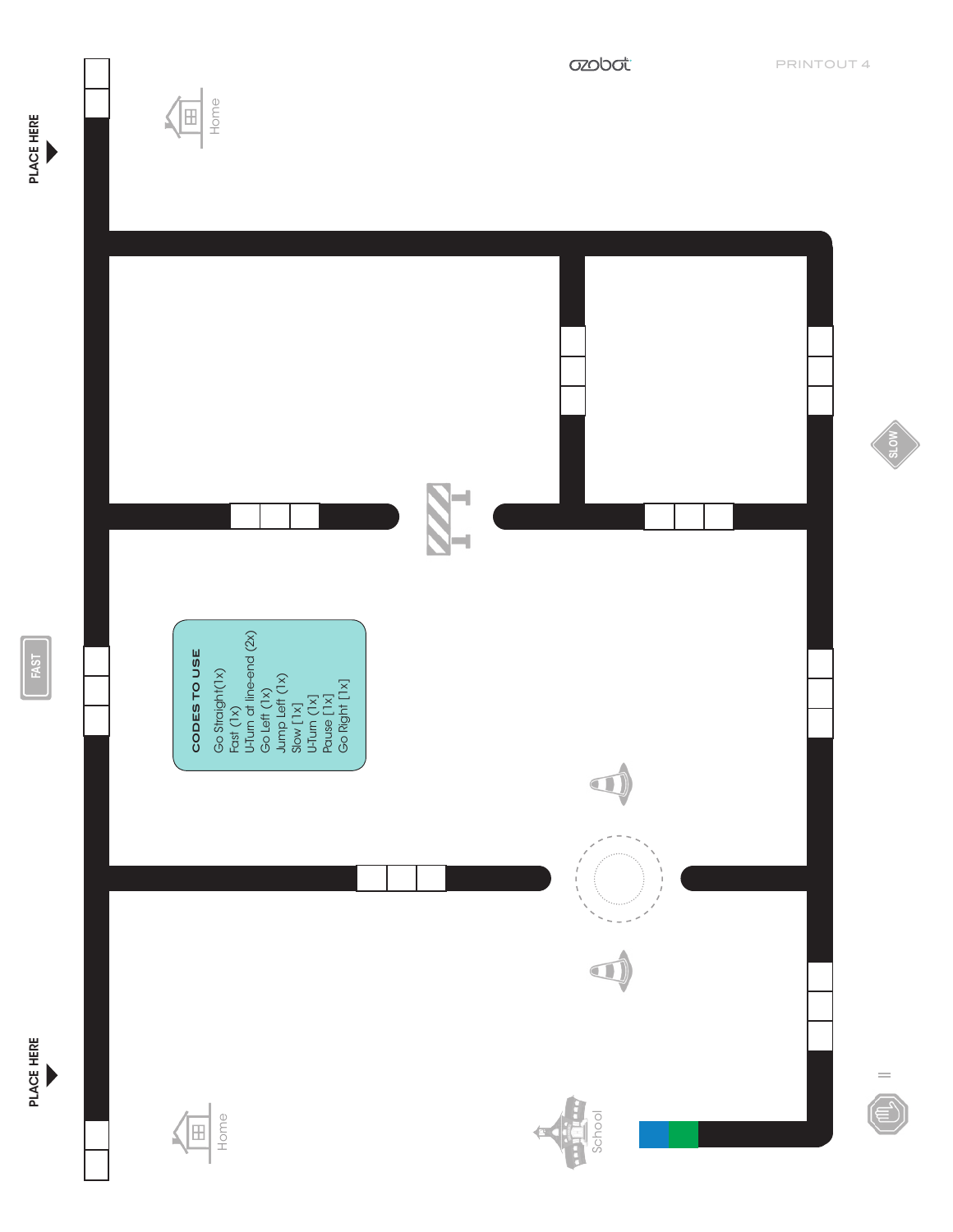